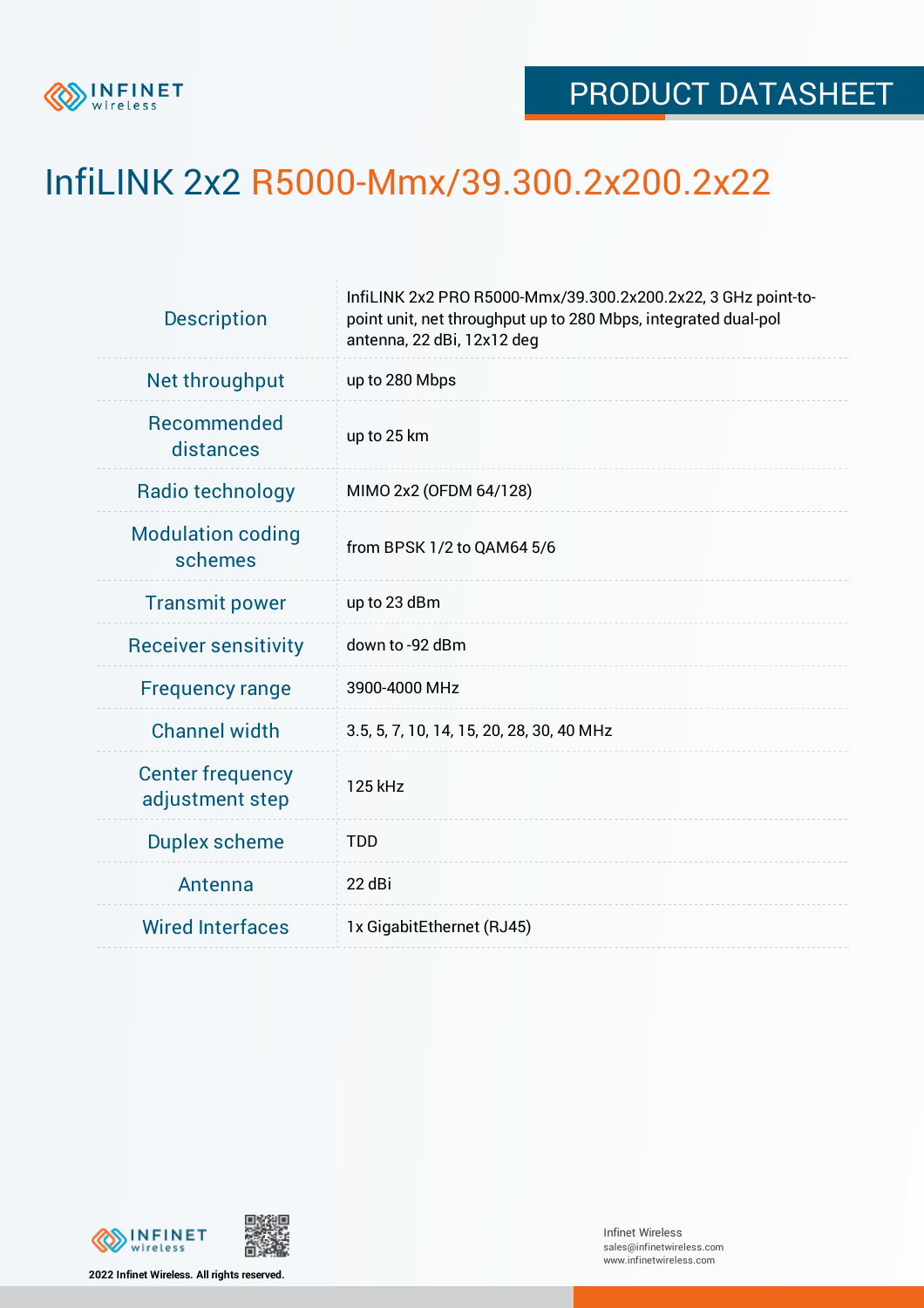

## PRODUCT DATASHEET

## InfiLINK 2x2 R5000-Mmx/39.300.2x200.2x22

| Consumption                | up to 20 W                                                                                                                                                                                                                                                                                                                 |                            |                       |                          |              |                 |  |  |
|----------------------------|----------------------------------------------------------------------------------------------------------------------------------------------------------------------------------------------------------------------------------------------------------------------------------------------------------------------------|----------------------------|-----------------------|--------------------------|--------------|-----------------|--|--|
| <b>Power options</b>       | 110-240 VAC @ 50/60 Hz, ±4356 VDC                                                                                                                                                                                                                                                                                          |                            |                       |                          |              |                 |  |  |
| <b>Outdoor Unit (ODU)</b>  |                                                                                                                                                                                                                                                                                                                            | 371 x 371 x 90 mm, 3.4 kg  |                       |                          |              |                 |  |  |
|                            |                                                                                                                                                                                                                                                                                                                            |                            |                       |                          |              |                 |  |  |
| <b>Part Number Options</b> | Prefix<br>R5000-                                                                                                                                                                                                                                                                                                           | Freq.<br><b>Band</b><br>39 | <b>Bitrate</b><br>300 | Output<br>Power<br>2x200 | Ant.<br>2x22 | Capacity<br>300 |  |  |
| <b>Part Number Example</b> | <b>Mmx</b><br>R5000-Mmx/39.300.2x200.2x22                                                                                                                                                                                                                                                                                  |                            |                       |                          |              |                 |  |  |
| <b>Packing List</b>        | - Outdoor unit R5000-Mmx/39.300.2x200.2x22 - 1 pcs.<br>- Power Supply IDU-BS-G - 1 pcs.<br>- Power Cord - 1 pcs.<br>- Connector - 1 pcs.<br>- Standard RJ-45 connector - 1 pcs.<br>- Shielded RJ-45 connector - 1 pcs.<br>- RJ-45 Plug Cap - 1 pcs.<br>- MONT-KIT-85 Mounting kit - 1 pcs.<br>- Quick Start Guide - 1 pcs. |                            |                       |                          |              |                 |  |  |



**2022 Infinet Wireless. All rights reserved.**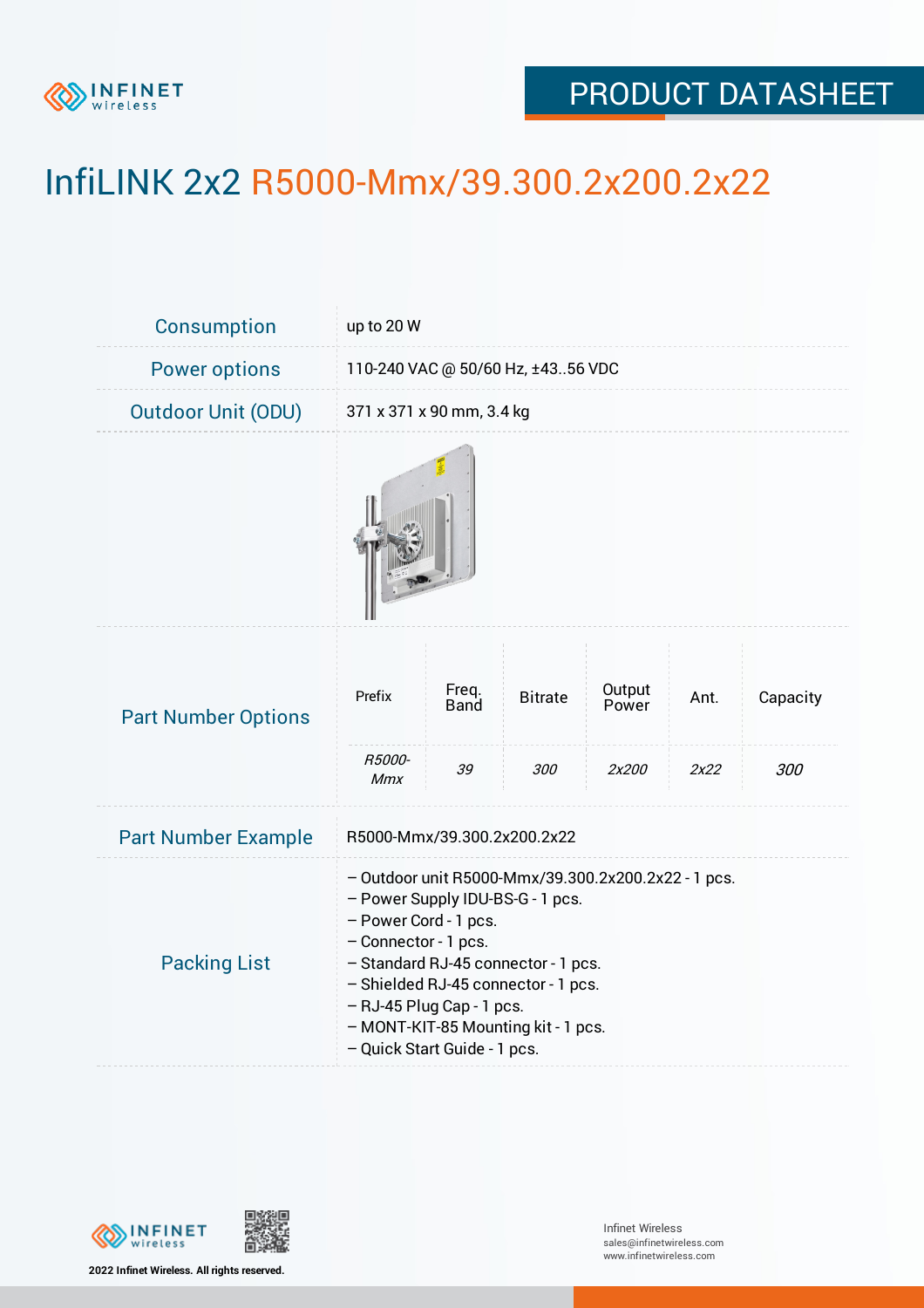

## PRODUCT DATASHEET

# InfiLINK 2x2 R5000-Mmx/39.300.2x200.2x22

### Features

#### **RADIO**

- **Voice/RTP Aware Superpacketing**
- **DFS**
- **Automatic Bitrate Control** Þ
- Þ **Automatic Transmit Power Control**
- ь **TDD synchronization using AUX-ODU-SYNC (excluding Smn/Lmn)**
- **Spectrum Analyzer mode** ۰
- **Channel testing tools** ١

#### **NETWORKING**

- **Ethernet-over-IP and IP-over-IP tunneling**
- **ARP protocol support** ٠
- ۱ **MAC/IP filtering**
- Þ **Full-fledged 2nd layer switch**
- Þ **RIPv2 / OSPFv2 /static routing**
- **L2/L3 Firewall** Þ
- **NAT (multipool, H.323-aware)** Þ
- Þ **DHCP client/server/relay**

#### **MANAGEMENT FEATURES**

- **Various Management Protocols: HTTP, HTTPS, Telnet, SSH, SNMP v1/2c/3 (MIB-II and proprietary MIBs)**
- **Graphical User Interface**
- **LED Indication: power status, wireless and wired link status, signal level**
- **Antenna alignment tool**
- ٠ **Automatic software update**
- **Online monitoring with proprietary EMS InfiMONITOR.**

#### **QUALITY-OF-SERVICE**

- **17 priority queues**
- **IEEE 802.1p support**
- **IP TOS / DiffServ support**
- ٠ **Full voice support**
- **Traffic limiting (absolute, relative, mixed)** ٠
- **Traffic redirection**